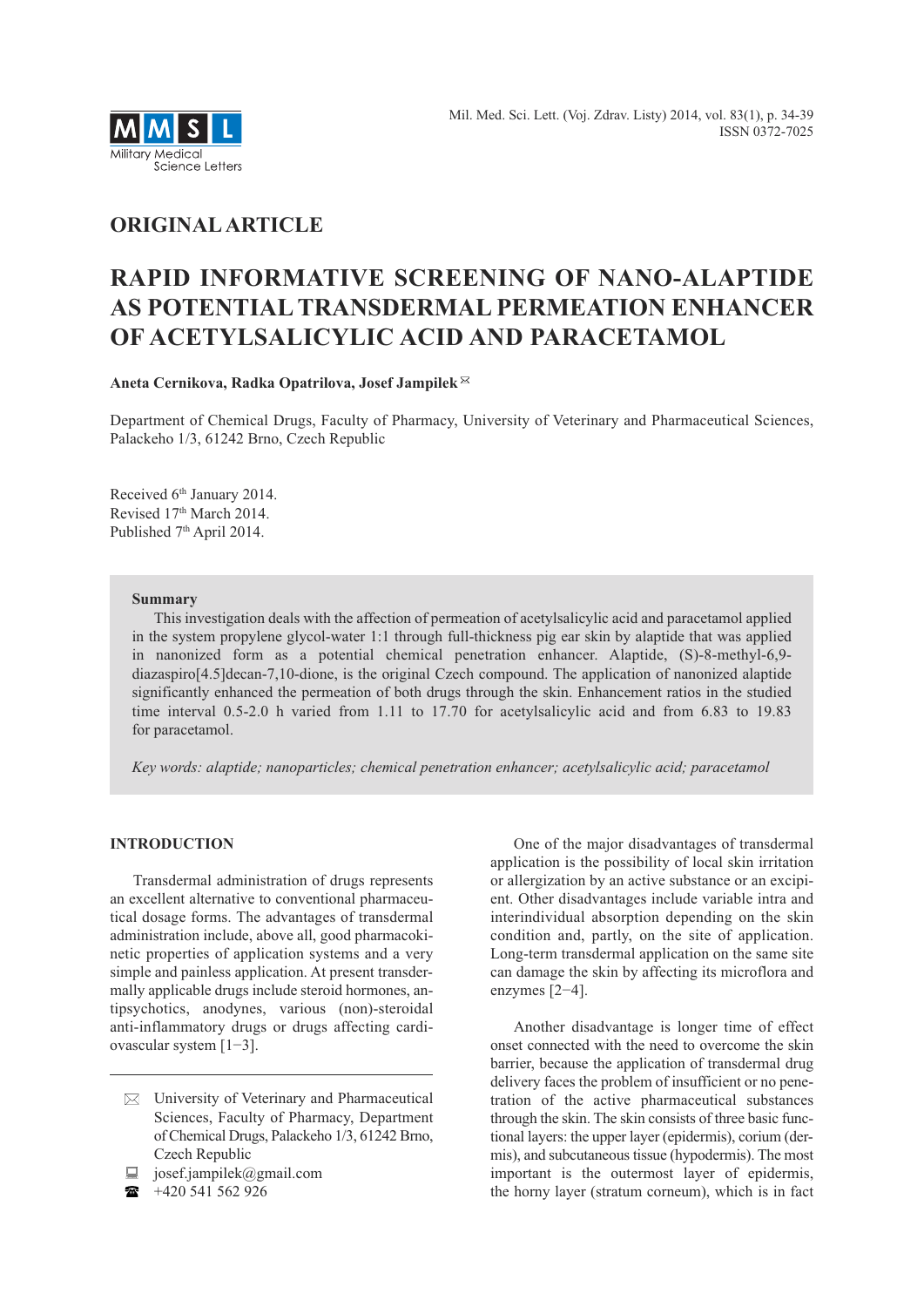the skin barrier, and the penetration/permeation through this least permeable layer is a limiting proces [2−7].

Chemical permeation/penetration enhancers (CPEs) represent one of the approaches solving this critical issue. CPEs are special pharmaceutical excipients that interact with the skin components to increase penetration of drugs from the topical dosage forms to blood circulation. Several different chemical structures were evaluated as penetration enhancers, and various potential sites and modes of action were identified for them [2,5−7].

Alaptide (Figure 1) can be classified as a new potential CPE, because it was observed that under specific conditions alaptide is able to modify penetration/permeation/absorption of the compounds through the skin. Alaptide is an original Czech compound prepared by Kasafirek *et al.* in the 80s of the  $20<sup>th</sup>$  century with a significant skin curative activity without any observed toxicity, which is helpful in reducing possible skin irritant/injurious effects of the penetrating compounds.As alaptide was designed as an analogue of melanocyte-stimulating hormone release-inhibiting factor (MIF), it is able to influence the creation and function of keratinocytes.

The permeation of alaptide through full-thickness pig ear skin was evaluated, and on the basis of these results the application of nanonized alaptide (NALA) was suggested, as permeation of alaptide in this form through the skin was limited [8−11].

The aim of this study is to investigate the application of NALA as a potential CPE. Within a rapid informative screening the effect of nanonized alaptide on permeation of model non-steroidal anti-inflammatory drugs (NSAIDs) and analgetic/antipyretic drugs, namely acetylsalicylic acid and paracetamol (Figure 1), through full-thickness pig ear skin using a Franz cell from propylene glycol-water system (1:1) was estimated. NSAIDs were chosen as one of the most frequently applied classes of drugs and are characterized by gastrotoxicity, especially at long-standing per oral administration [12]. Acetylsalicylic acid from NSAIDs as well as paracetamol from the close class of analgetics/antipyretics were selected as model penetrants due to the fact that according to experimentally determined permeability coefficients using hairless mouse skin neither acetylsalicylic acid (Kp =  $1.836 \times 10^{-3}$  cm<sup>2</sup>/h [13]) nor paracetamol (Kp =  $0.280 \times 10^{-3}$  cm<sup>2</sup>/h [14]) rank among the preferred drugs for transdermal administration [1,15].



**Figure 1.** Structures of (*S*)-alaptide and tested compounds.

## **MATERIALAND METHODS**

#### *Preparation of nanonized alaptide*

The suspension of alaptide, synthesized according to Kasafirek *et al.* [16], (30 g), polyvinylpyrrolidone (30 g), and purified water (240 mL, during milling was diluted by addition of additional 150 mL) was initially mixed for 12 h at ambient temperature and then filtered through a mill sieve. The milling procedure was performed

using a nanomill NETZSCH (Germany) with glass beads (0.3 mm); the rotor speed was 986 rpm; the pump speed was 30 rpm; the temperature in the grinding chamber was within 17–20 °C. The rotor speed was increased to 1500 rpm after 6 h of milling. The total time of milling was 57.5 h. The content of alaptide in the suspension was 38.76 g/L (determined by RP-HPLC [11]). The particle size of the prepared nanonized alaptide was measured by Sympatec NANOPHOX 0138 P (Germany), and the particle size  $x_{90}$  was 770 nm.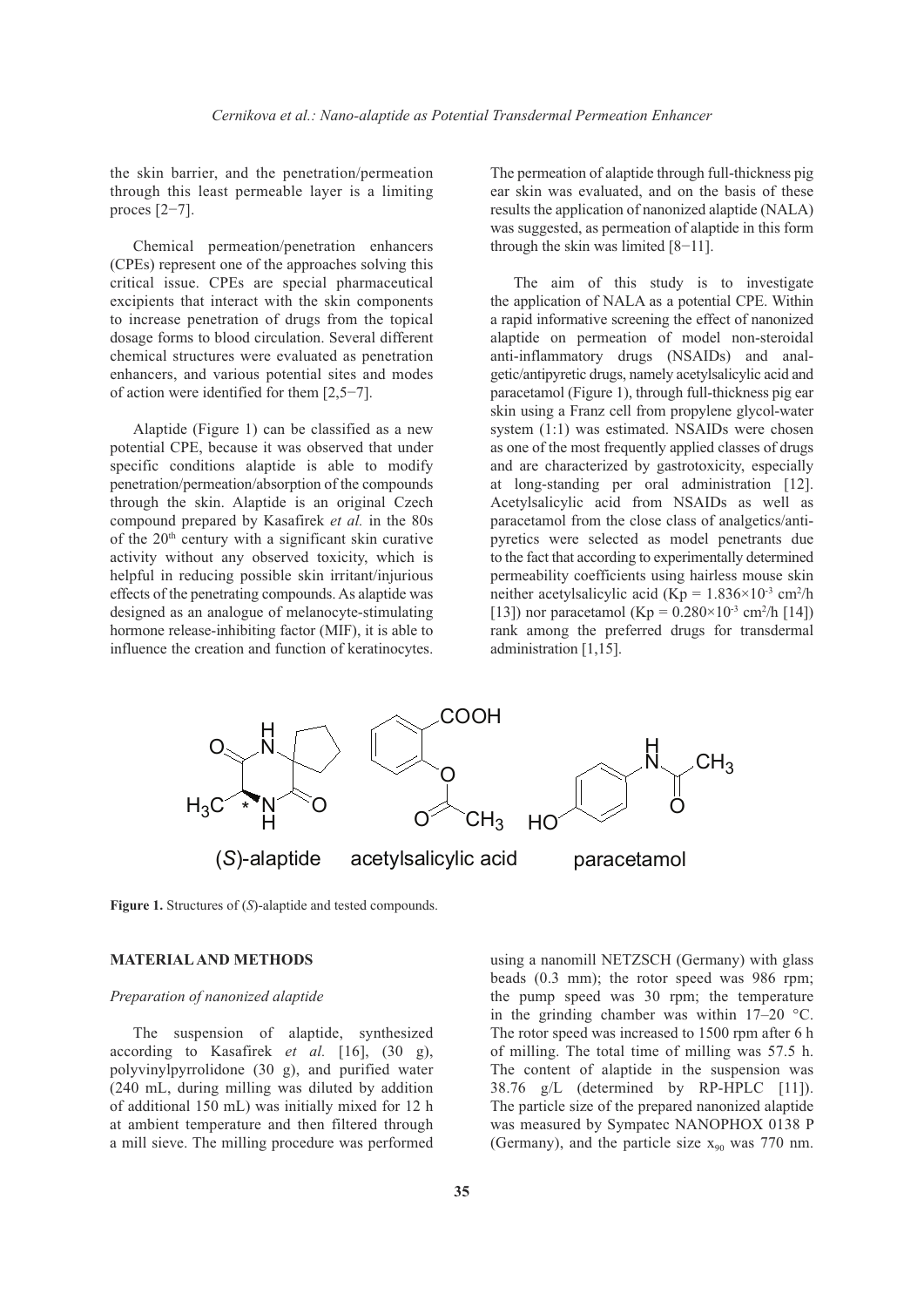## *In vitro transdermal permeation experiments performed using Franz diffusion cell*

Skin samples were obtained from porcine ear. Full-thickness ear skin was cut in fragments and stored at −20°C until utilized. Skin samples were slowly thawed (at 4 °C overnight and then at ambient temperature) before each experiment. The penetration enhancing effect of NALA was evaluated *in vitro*, using a vertical Franz diffusion cell (SES – Analytical Systems, Germany), with a donor surface area of 0.6359 cm2 and receptor volume of 5.2 mL. The skin was mounted between the donor and receptor compartments of the Franz diffusion cell with the epidermal side up. The receptor compartment was filled with phosphate buffered saline (pH 7.4) and was maintained at 34±0.5 °C, using circulating water bath. The receptor compartment content was continuously stirred using a magnetic stirring bar. The skin was kept in contact with the receptor phase for 0.5 h prior to the experiment. Acetylsalicylic acid, and paracetamol were obtained from Sigma-Alddrich. The solution  $(1\%)$  of each of the drugs in propylene glycol-water system (1:1) was mixed with NALA (1% related to drug) and applied to the skin surface as a donor sample, and the donor compartment of the cell was covered by Parafilm®. Control samples were prepared in the same manner without NALA. Samples (0.5 mL) of the receptor phase were withdrawn at four pre-determined time intervals (30, 60, 90, and 120 min), and the cell was refilled with an equivalent amount of fresh buffer solution.

A minimum of five determinations was performed using skin fragments from a minimum of 2 animals for each compound, and the data was expressed as means  $\pm$  SD. The samples were immediately analysed by HPLC.

## *Evaluation of samples*

The analysis of samples was performed using an Agilent 1200 series HPLC system, equipped with a diode array detection (DAD) system, a quaternary model pump, and an automatic injector (Agilent Technologies, Germany). Data acquisition was performed using ChemStation chromatography software. A Zorbax Eclicpse XDB C18 5  $\mu$ m, 3.5×150 mm (Agilent, USA) chromatographic column was used for both compounds. The total flow of the column was 0.5 mL/min, injection 10 µL, column temperature 30 °C, and sample temperature 10 °C. The detection wavelength of 225 nm was chosen, the time of analysis was 10 min. A mixture of MeOH (HPLC grade, 95.0%) and H2O (HPLC – Mili-Q Grade, 5.0%) was used as a mobile phase for paracetamol. A mixture of MeOH (HPLC grade, 75.0%) and  $H<sub>2</sub>O$  (HPLC – Mili-Q Grade, 25.0%) was used as a mobile phase for acetylsalicylic acid. The retention time  $(t_R)$  of acetylsalicylic acid was  $6.8\pm0.05$  min, the limit of detection (LOD) was 151 ng/mL, and the limit of quantification (LOQ) was 503 ng/mL. The retention time  $(t_R)$  of paracetamol was 3.6±0.04 min, the limit of detection (LOD) was 118 ng/mL, and the limit of quantification (LOQ) was 354 ng/mL.

| <b>Table 1.</b> Cumulative permeated amounts Q, per unit area $\lceil \mu g/cm^2 \rceil$ of acetylsalicylic acid (ASA) and paracetamol (PAR) from |
|---------------------------------------------------------------------------------------------------------------------------------------------------|
| propylene glycol-water (1:1) without and with nanonized alaptide (NALA) as enhancer of transdermal penetration achieved in                        |
| <i>in vitro</i> transdermal permeation experiments using Franz diffusion cell. O, values are expressed as mean $\pm$ SD (n = 5                    |
| experiments). The means followed by different letters are significantly different at $P = 0.05$ . The analysis was performed for                  |
| two studied systems (ASA, PAR; $n = 5$ ).                                                                                                         |

| Time<br>[h] |           | Cumulative permeated amounts $Q_t$ [µg/cm <sup>2</sup> ] |                              |
|-------------|-----------|----------------------------------------------------------|------------------------------|
|             |           | <b>ASA</b>                                               | <b>PAR</b>                   |
| 0.5         | drug      | $24.1 \pm 3.1$ <sup>a</sup>                              | $8.2 \pm 0.4^{\text{a}}$     |
|             | drug+NALA | $164.7 \pm 4.0$ °                                        | $9.1 \pm 0.9^b$              |
| 1.0         | drug      | $27.7 \pm 1.7$ <sup>ab</sup>                             | $7.9 \pm 0.5^{\text{a}}$     |
|             | drug+NALA | $421.0 \pm 2.6$ <sup>d</sup>                             | $52.1 \pm 2.9$ °             |
| 1.5         | drug      | $28.4 \pm 1.6^b$                                         | $8.7 \pm 0.8$ <sup>ab</sup>  |
|             | drug+NALA | 494.1 $\pm$ 3.8 $\text{e}$                               | $105.8 \pm 4.0$ <sup>d</sup> |
| 2.0         | drug      | $28.0 \pm 1.6^b$                                         | $9.3 \pm 0.8^b$              |
|             | drug+NALA | 555.3 $\pm$ 3.6 <sup>f</sup>                             | $164.6 \pm 3.8$ <sup>e</sup> |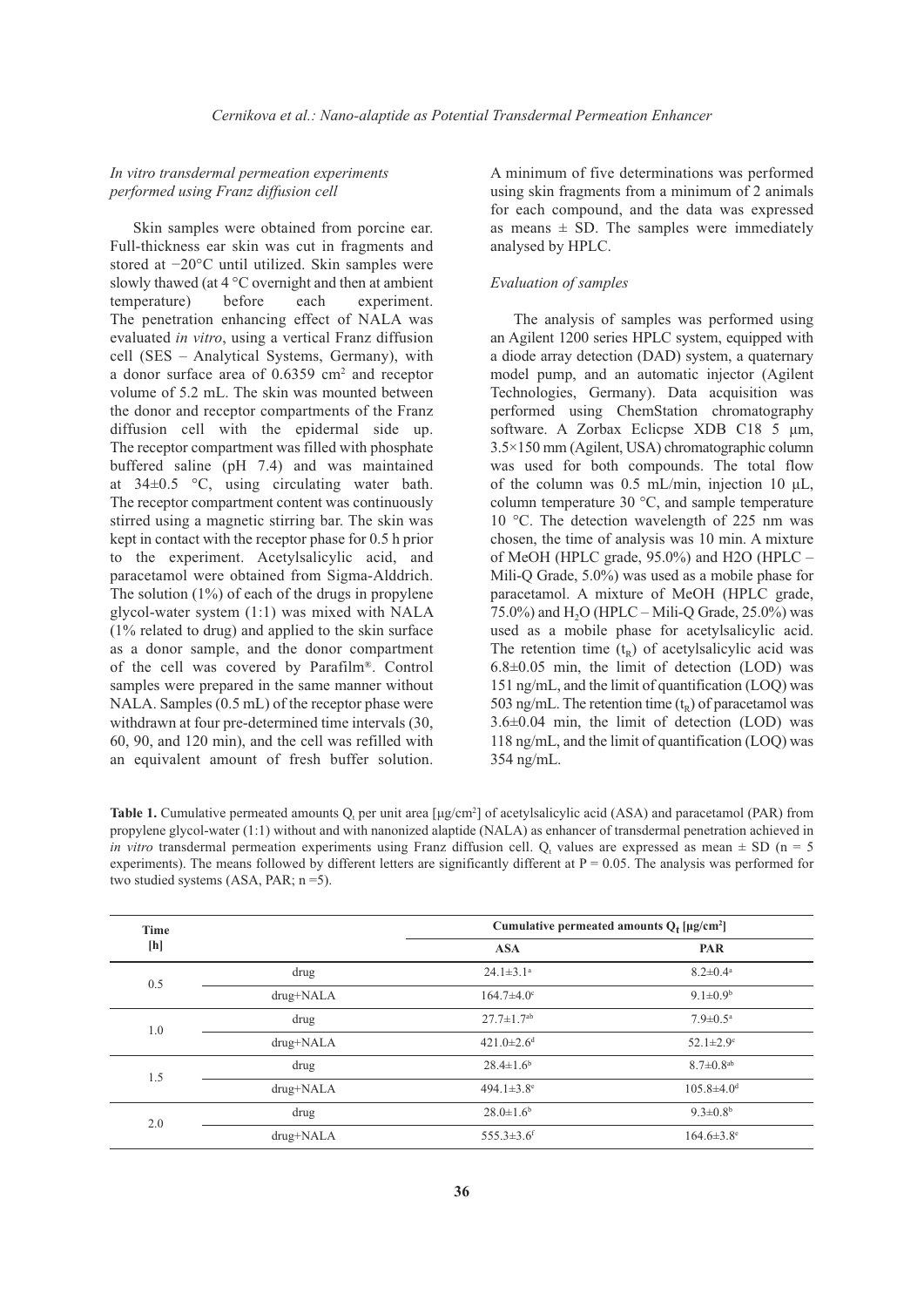#### *Statistical evaluation*

All experiments were carried out 5-fold. Data were expressed as means  $\pm$  SD. The differences were evaluated by a one-way analysis of the variance (ANOVA) test completed by Bonferroni's multicomparison test (ORIGIN PRO7). The differences were considered significant at  $P = 0.05$ . The independent variables and responses (cumulative permeated amounts and enhancement ratios) of all the samples were analysed using ORIGIN PRO7.

#### **RESULTS AND DISCUSSION**

The skin permeation experiments were performed using static Franz diffusion cells [17], and full-thickness pig ear skin was selected for *in vitro* evaluation of permeation. This tissue is a suitable *in vitro* model of human skin [18,19], because porcine skin has proved to be histologically and biochemically similar to human skin, and it has been used in numerous studies [20].

The permeation of drugs through full-thickness pig ear skin without and with 1% (w/w related to drug) NALA was tested from propylene glycol-water system (1:1) as a donor vehicle, because most of the studies involved the use of propylene glycol (PG) or its mixture with water or ethanol as a donor vehicle. Previous studies indicated that PG by itself (or a PG/water co-solvent system) does not interfere with the membranes, but exhibits a synergistic effect in combination with other penetration enhancers [21−23]. All the results are listed in Table 1.

As both tested drugs are administered at pains/fever, and they should act as soon as possible, all experiments were performed only in the time range from 0.5 to 2.0 h. The values obtained from the permeation experiments were expressed as the cumulative permeated amount of the drug  $(Q_t \text{[µg]})$  per unit of skin surface area  $(0.6359 \text{ cm}^2)$ , see Table 1. Due to the short time interval of experiments steady-state permeation flux and lag time cannot be calculated (this was not the aim of the experiments), but according to the presented results it is evident that NALA can be successfully applied as a CPE. The enhancement ratios (ERs)

**Table 2.** Enhancement ratios (ERs): Q<sub>t</sub> (with NALA)/Q<sub>t</sub> (without NALA) of acetylsalicylic acid (ASA) and paracetamol (PAR) related to transdermal permeation. ERs values are expressed as mean  $\pm$  SD ( $n = 5$  experiments). The means followed by different letters are significantly different at  $P = 0.05$ . The analysis was performed for both drugs (n = 5).

| Time | $ERs = Q_t (+ NALA)/Q_t$      |                               |  |
|------|-------------------------------|-------------------------------|--|
| [h]  | <b>ASA</b>                    | <b>PAR</b>                    |  |
| 0.5  | $6.83 \pm 1.03$ <sup>a</sup>  | $1.11 \pm 0.15^a$             |  |
| 1.0  | $15.20 \pm 1.10^b$            | $6.59 \pm 0.15^b$             |  |
| 1.5  | $17.40 \pm 1.12$ <sup>c</sup> | $12.16 \pm 1.14$ °            |  |
| 2.0  | $19.83 \pm 1.03$ <sup>d</sup> | $17.70 \pm 1.86$ <sup>d</sup> |  |

were calculated as the ratios of cumulative permeated amount of the drug with alaptide and without alaptide  $(ER = O<sub>t</sub>$  (with alaptide)/ $O<sub>t</sub>$  (without alaptide), see Table 2.

The results of the one-way analysis of the variance (ANOVA) test complemented by the Bonferroni's multicomparison test are presented in Tables 1 and 2, where differences were considered significant at  $P = 0.05$ . Considerable differences between cumulative permeated amount of the drugs alone and after NALA addition were found and these

differences were statistically significant at  $P = 0.05$ in every monitored time point, see Table 1. Within investigated time interval 0.5-2.0 h enhancement ratio values showed a time-dependent increase and differed significantly from each other for both investigated drugs at  $P = 0.05$ , see Table 2.

Based on the data presented in Table 2 it can be concluded that alaptide exhibited enhancement activity since considerably higher permeation enhancement was observed for acetylsalicylic acid (ER from 6.83 to 19.83) and paracetamol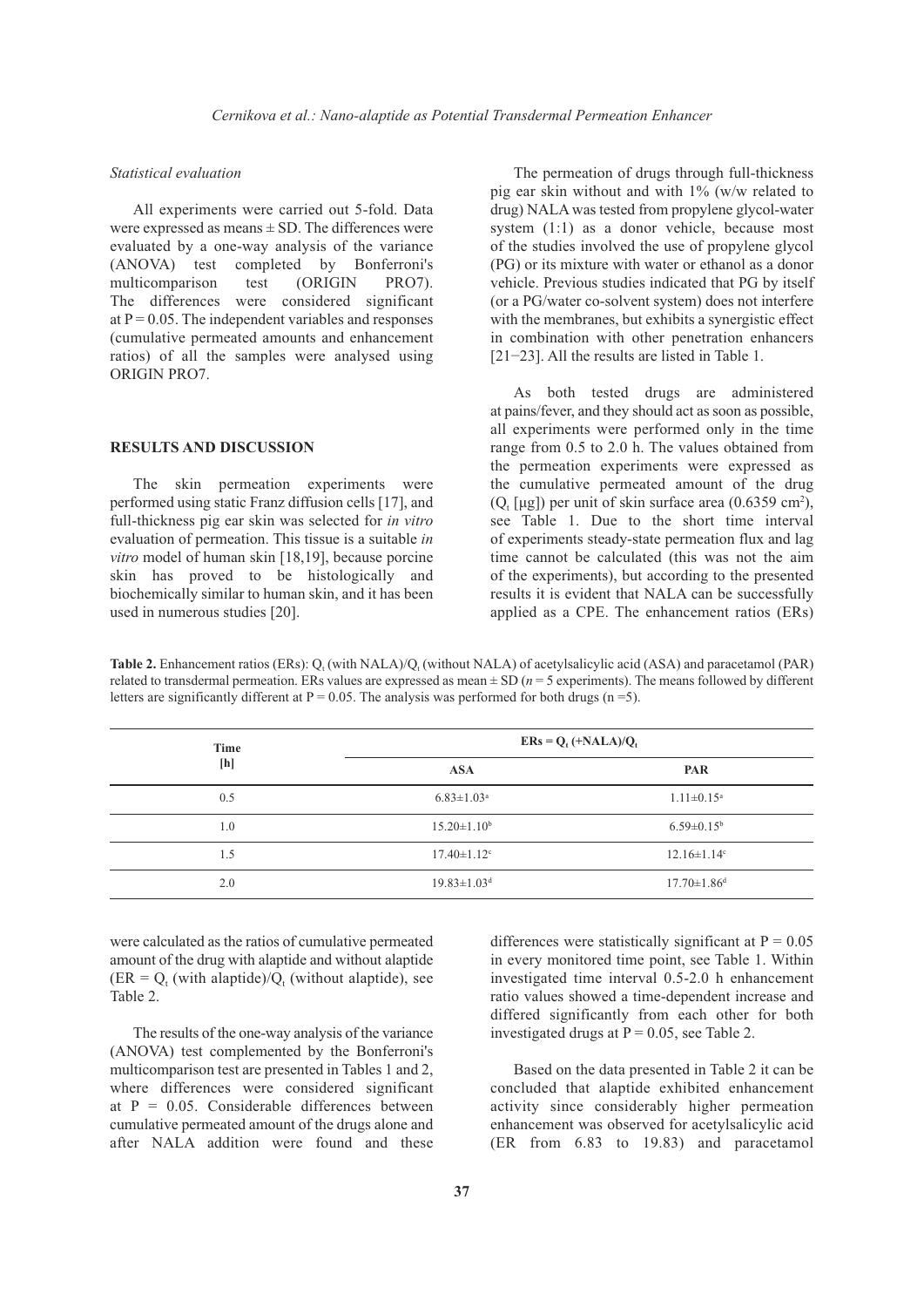(ER from 1.11 to 17.70). That means that the contribution on NALA to the enhanced skin permeation of these drugs is significant. As mentioned above this is an interesting result, because in terms of physico-chemical properties neither acetylsalicylic acid nor paracetamol are drugs suitable for permeation according to their permeability coefficients.

The structure of alaptide can be classified as a hybrid between the derivatives of urea and 2-pyrrolidone, therefore the supposed mechanism of enhancement action can be as follows. As an urealike derivative it can demonstrate moisturizing effect of the *stratum corneum* [6,7,22], and, on the other hand, as a 2-pyrrolidone-like derivative it can exhibit interactions preferentially in the keratin region [5,6]. Confirmation of the mechanism of action of alaptide will be the aim of our following investigation.

The results of the presented rapid screening and the above discussed facts may indicate utilization of nanonized alaptide as a CPE and in the development of transdermal therapeutic systems (TTS) or similar skin-applicable compositions. A TTS combining acetylsalicylic acid with NALA (that acts as a CPE and simultaneously has skin curative effect) could be used by patients with ischemic disease. A similar idea about transdermal delivery systems for acetylsalicylic acid has been discussed recently [24−27]. Also application of paracetamol in a TTS can avoid firstpass hepatic exposure and metabolism via portal circulation and accelerate assembly of action [14,28,29].

#### **CONCLUSION**

The ability of alaptide in nanonized form to enhance permeation of model NSAIDs and analgetics/antipyretics acetylsalicylic acid and paracetamol through porcine skin was examined using a Franz cell within rapid preliminary *in vitro* screening. Nanonized alaptide applied in concentration 1% w/w related to the amount of the drug influenced permeation of drugs from the system propylene glycol-water (1:1). It was found out that in this small concentration alaptide can affect the drug level in the body in time, and formulations can be used for both local and/or systemic administration. Enhancement ratios of drugs with the application of nanonized alaptide in the studied time interval 0.5-2.0 h varied from 1.11 to 17.70 for

paracetamol, and from 6.83 to 19.83 for acetylsalicylic acid, thus it can be finally stated that their enhanced permeability is caused by the effect of alaptide. These results for hydrophilic molecules, such as paracetamol and acetylsalicylic acid, indicate feasible utilization in transdermal delivery systems, therefore this issue will be investigated in detail. As found out, alaptide demonstrates skin curative effect; it can be used with benefit in combination with the drugs in various transdermal therapeutic systems, in which it can act as an enhancer as well as a skin protecting substance.

## **ACKNOWLEDGEMENTS**

This study was supported by the Grant Agency of the Czech Republic (Czech Science Foundation); project number GACR P304/11/2246.

## **REFERENCES**

- 1. Benson, H.A.E. Transdermal drug delivery: Penetration enhancement techniques. *Curr. Drug Deliv*. **2005**, 2, 23–33.
- 2.Jampilek, J.; Brychtova, K. Azone analogues: Classification, design, and transdermal penetration principles. *Med. Res. Rev*. **2012**, 32, 907–947.
- 3.Jampilek, J. Transdermal application of drugs and techniques affecting skin barrier. J*. Bioequiv. Availab*. **2013**, 5, 233–235.
- 4. Vasilev, A.E.; Krasnyuk, I.I.; Ravikumar, S.; Tokhmakhchi, V.N. Transdermal therapeutic systems for controlled drug release. *Pharm. Chem. J.* **2001**, 35, 613–626.
- 5. Barry, B.W. Mode of action of penetration enhancers in human skin. *J. Control Release* **1987**, 6, 85–97.
- 6. Williams, A.C.; Barry, B.W. Penetration enhancers. *Adv. Drug Deliv. Rev.* **2004**, 56, 603–618.
- 7. Trommer, H.; Neubert, R.H.H. Overcoming the stratum corneum: The modulation of skin penetration. *Skin Pharmacol. Physiol.* **2006**, 19, 106–121.
- 8. Radl, S.; Kasafirek, E.; Krejci, I. Alaptide. *Drugs Fut.* **1990**, 15, 445–447.
- 9.Jampilek, J.; Opatrilova, R.; Rezacova, A.; Oktabec, Z.; Dohnal, J. Alaptide: Methods of effecting its solubility, membrane permeation and